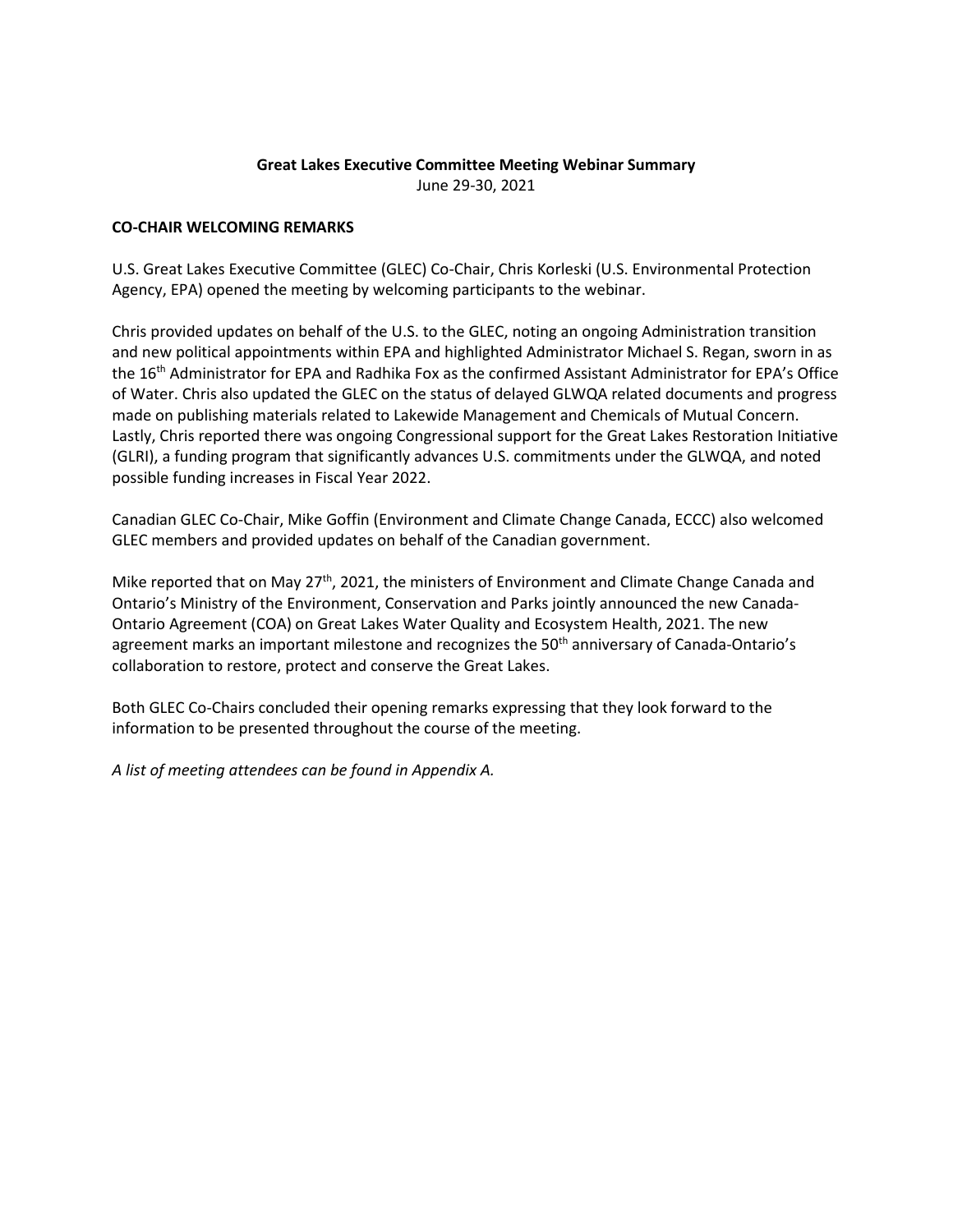#### **BUSINESS ITEMS**

Chris Korleski summarized and a provided a status update on the following action items from the December 2020 GLEC Meeting:

- Lakewide Management Annex Co-Leads to follow-up on the need for binational Great Lakes-wide discussions at the Annex 2 Subcommittee.
- EPA to assess past progress under the Chemicals of Mutual Concern Annex and, given available resources, look for ways to improve the implementation of the Annex.
- Nutrients Annex Co-Leads to report back at June 2021 GLEC meeting with an update on the binational science in support of target setting for the Eastern basin of Lake Erie.
- Groundwater Annex Co-Leads to report back at the June 2021 GLEC meeting on progress in drafting the update to the 2016 Groundwater Science report.
- State of the Great Lakes (SOGL) Task Team Leads to continue work on updating the SOGL indicators for public release in 2022; and Science Annex Co-Leads to provide an update on COVID impacts to the 2021 field season at the June 2021 GLEC meeting.

Chris also called for the approval of the draft December 2020 GLEC meeting summary circulated in the meeting's Participant Binder [the meeting summary was approved with no comments received].

### **PREPARING FOR THE NEXT TRIENNIAL MANAGEMENT CYCLE**

GLEC Secretariat, Carla Torchia (ECCC) and James Schardt (EPA), provided an update on the Great Lakes Public Forum. The Forum is planned for fall of 2022 likely in Windsor, Ontario. 2022 also marks the 50<sup>th</sup> anniversary of the signing of the first Canada-United States Great Lakes Water Quality Agreement (GLWQA). Planning for the celebrations is being led by EPA, ECCC, U.S. State Department, and Global Affairs Canada. A Planning Advisory Committee will also be formed to provide ideas and input to support Canada and the U.S.' planning of the Forum and  $50<sup>th</sup>$  GLWQA anniversary celebrations.

Carla and James provided an overview of the development of the *2020-2022 Progress Report of the Parties*. Drafting will occur over the summer, and a first draft for comment will be distributed to the GLEC membership for comment in December 2021. GLEC feedback will be incorporated into a second draft which will be reviewed and approved by EPA and ECCC for publication targeted for late June 2022.

State of the Great Lakes Leads Nancy Stadler-Salt (ECCC) and Beth Hinchey-Malloy (EPA) presented on the development of SOGL indicators and the *2022 State of the Lakes Report*. Scientific review of the indicators will occur in the fall of 2022. There will be a status update given at the winter GLEC meeting. The final report will be for publication in late June 2022.

Carla and James indicated that the development of the next set of *Binational Priorities for Science and Action* will be initiated after the December 2021 GLEC meeting. The binational priorities are presented as draft at the 2022 Great Lakes Public Forum for public comment.

### **Action Items:**

Secretariat to initiate drafting of Progress Report of the Parties with the Annex Co-Leads.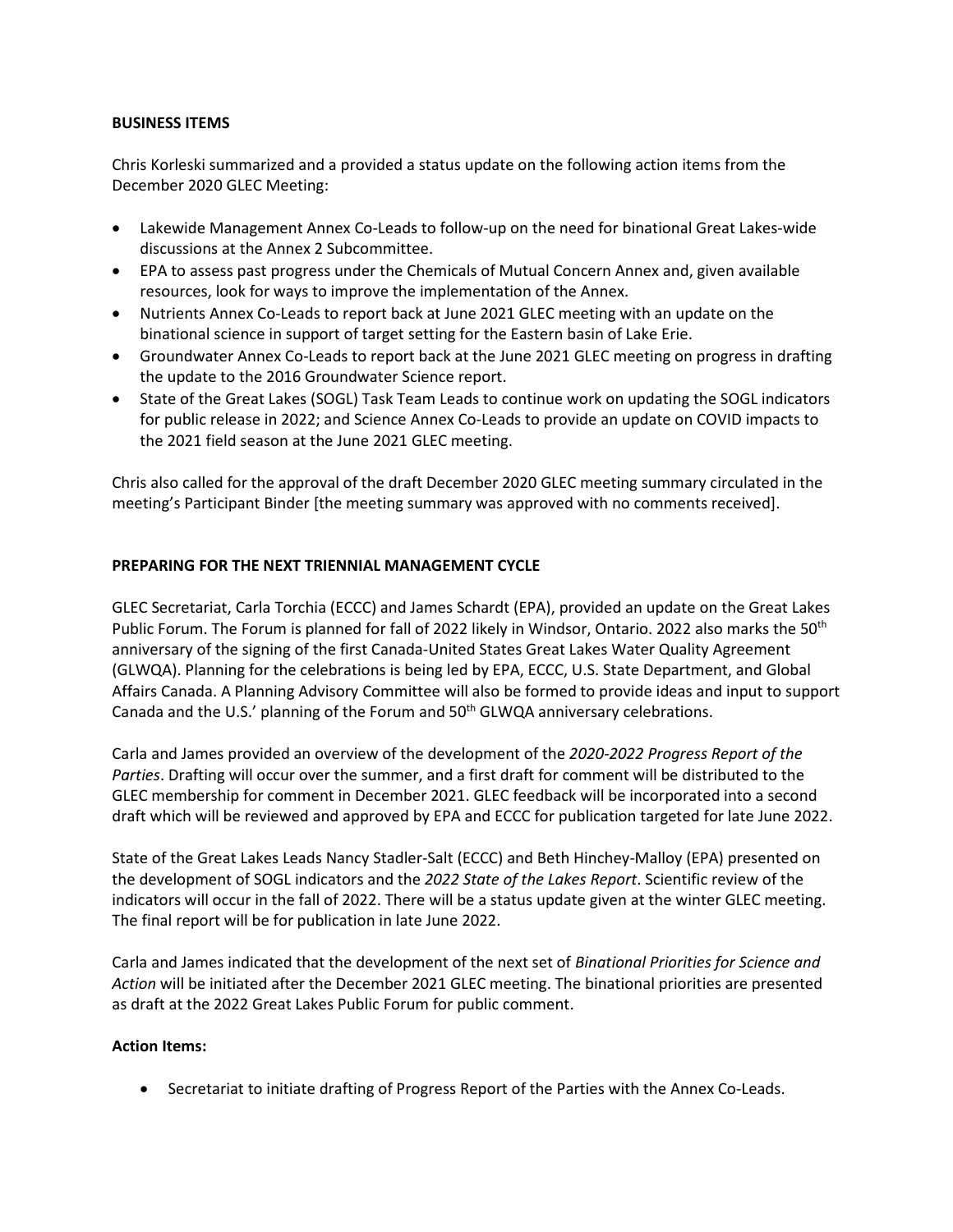- Annex 10 to hold SOGL indicator webinars this fall as part of the SOGL Scientific Confirmation process, and GLEC membership to identify agency experts to participate.
- Secretariat to invite GLEC Member and Observer participation in the 2022 Great Lakes Public Forum planning advisory committee.

## **ANNEX 1 – AREAS OF CONCERN**

Annex 1 Co-Lead Marc Tuchman (EPA) provided an update on the status of delisting the Ashtabula River Area of Concern (AOC), which was expected to officially occur in the coming months. Delisting the Ashtabula River AOC will mark the sixth AOC delisted in the U.S.. Marc also highlighted that the 100<sup>th</sup> beneficial use repairment removal recently took place. He credited the strong partnerships between States, Tribes and communities involved, as well as the availability of Great Lakes Restoration Initiative (GLRI) funding.

Mark Chambers (ECCC), for the Annex 1 Co-Lead Kate Taillon, presented information on the science and monitoring work completed in 2020. ECCC and its partners are engaging with AOC communities on the proposed removal of six beneficial use impairments. Mark also noted remedial actions to tackle additional beneficial use impairments in the Thunder Bay, St. Lawrence River, Bay of Quinte, Toronto and Hamilton Harbour.

Guest presenter Corey Burant (Niagara Parks Commission) then presented information on Niagara River Coastal Wetland and Riparian Restoration Projects. Mr. Burant presented sites of the projects, concept designs, discussed results of the projects and noted the success of the projects based on partnerships.

### **ANNEX 2 – LAKEWIDE ACTION AND MANAGEMENT**

Annex 2 Co-Lead Sean Backus (ECCC) provided a brief introduction for the Lakewide Management annex and discussed the extensive activities of the Lake Partnership. Sean also spoke to a proposal to sunset the existing Annex 2 subcommittee now that all the Lakes now have fully functioning Lake Partnerships [see DISCUSSION RELATED TO ANNEX INFORMATION NOTES below for further information].

Annex 2 Co-Lead James Schardt (EPA) provided an introduction to the guest presenter David "Bo" Bunnell (U.S. Geological Survey). Mr. Bunnell discussed ongoing activities to restore native populations of Lake Ontario Coregonids. He presented historical status of Coregonids and the recent declines in populations around the Great Lakes basin, particularly noting that all Coregonids have been lost in Lake Erie. Work is ongoing to restore the population following a conservation plan. Mr. Bunnell emphasized the ongoing international coordination amongst multiple agencies and departments involved to address this complex restoration challenge.

### **ANNEX 3 – CHEMICALS OF MUTUAL CONCERN**

Lisa Sealock (ECCC) and Chris Korleski (EPA) provided an overview of binational Annex 3 activities and domestic efforts with respect to chemicals management. An overview of the binational Chemicals of Mutual Concern (CMC) screening criteria was provided. Two supporting Annex 3 documents, the "Guidance document" and "Sample Nomination document", were also discussed.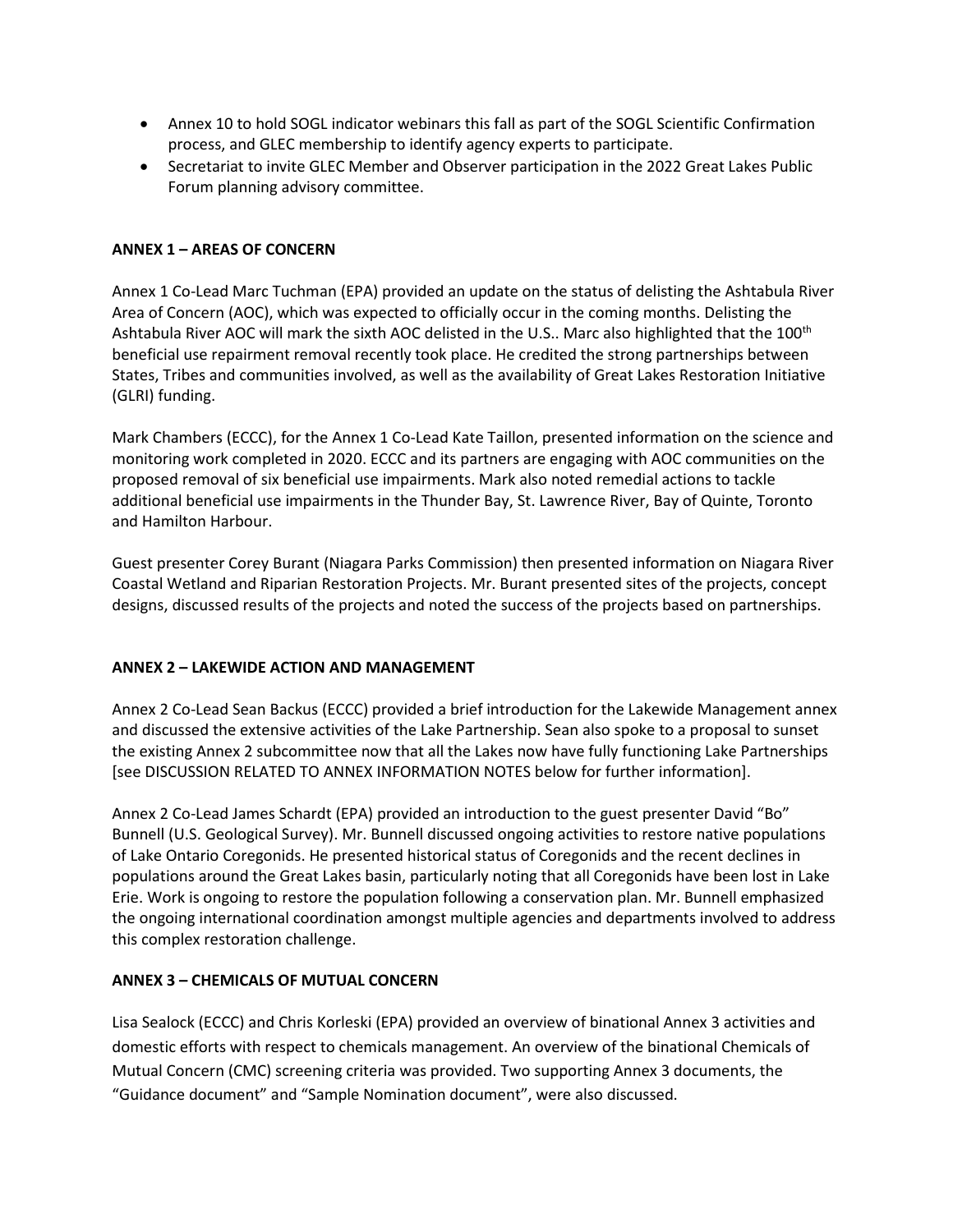Lisa announced that the binational Mercury Strategy was recently posted t[o binational.net.](https://binational.net/2021/06/28/cmc-mercury-pcspm-mercure/) In addition, Canada has posted a draft Canadian PFAS Strategy and is moving forward with amendments to the Canadian Environmental Protection Act (CEPA). Canada also announced a three-year renewal of their Chemical Management Plan.

Chris mentioned that the U.S. is catching up on the backlog of Annex 3 documents and announced Ted Smith as the new U.S. Annex 3 Co-Lead. The U.S. announced that there will be additional work on PFAS in the upcoming years, including the creation of a new EPA Council on PFAS which will be developing a 2021-2025 strategy. A number of actions under the GLRI were also described, including restoration work at AOCs, monitoring CMCs in tributaries and sediments, researching effects of CMC on mussels, and monitoring CMCs in sportfish in Lake Erie.

During the discussion, the work by the States to actively address PFAS contamination in their jurisdictions was raised. In addition, there was reference to a letter from a group of non-governmental organizations sent to the Annex 3 Co-Leads recommending the development of a binational PFAS strategy.

## **Action Item:**

 GLEC Co-Chairs to discuss path forward on PFAS CMC strategy with respect to domestic/binational approach.

# **ANNEX 4 – NUTRIENTS**

As a prelude to the Annex 4 presentation, Chris Koreleski mentioned that one of the issues that was recently raised by the Great Lakes Fishery Commission is the issue of sufficient integration of nutrient management efforts in reducing algal blooms and ensuring sufficient nutrients in the offshore for fisheries management. Mike Goffin noted the importance of the issue of declining productivity in the offshore and the importance of properly integrating these two management issues.

Annex 4 Co-Lead Santina Wortman (EPA) provided an overview of several annex-related activities. Santina presented the most recent estimate for phosphorus loading at over 8,000 tons, which is in excess of the target of 6,000 tons. She also presented a visualization of a new "dashboard" style reporting being developed by the ErieStat team. Santina also discussed the Eastern Basin Task Team assessment of the available science to consider setting a target for Lake Erie's eastern basin. Two whole lake models are being run by LimnoTech and ECCC, which will be reviewed by the Eastern Basin Task Team to reassess the state of science. In addition, the Lake Ontario Task Team, which includes both nutrient and fishery experts, is evaluating whether there is sufficient information for re-assessing nutrient targets for Lake Ontario and expect providing recommendations this fall.

Annex 4 Co-Lead Sandra George (ECCC) provided an overview of the Adaptive Management Framework Task Team, which was established in 2018 to guide activities to reduce nutrients in Lake Erie. The Task Team is examining the validity of the existing nutrient targets to restore Lake Ecosystem Objectives, as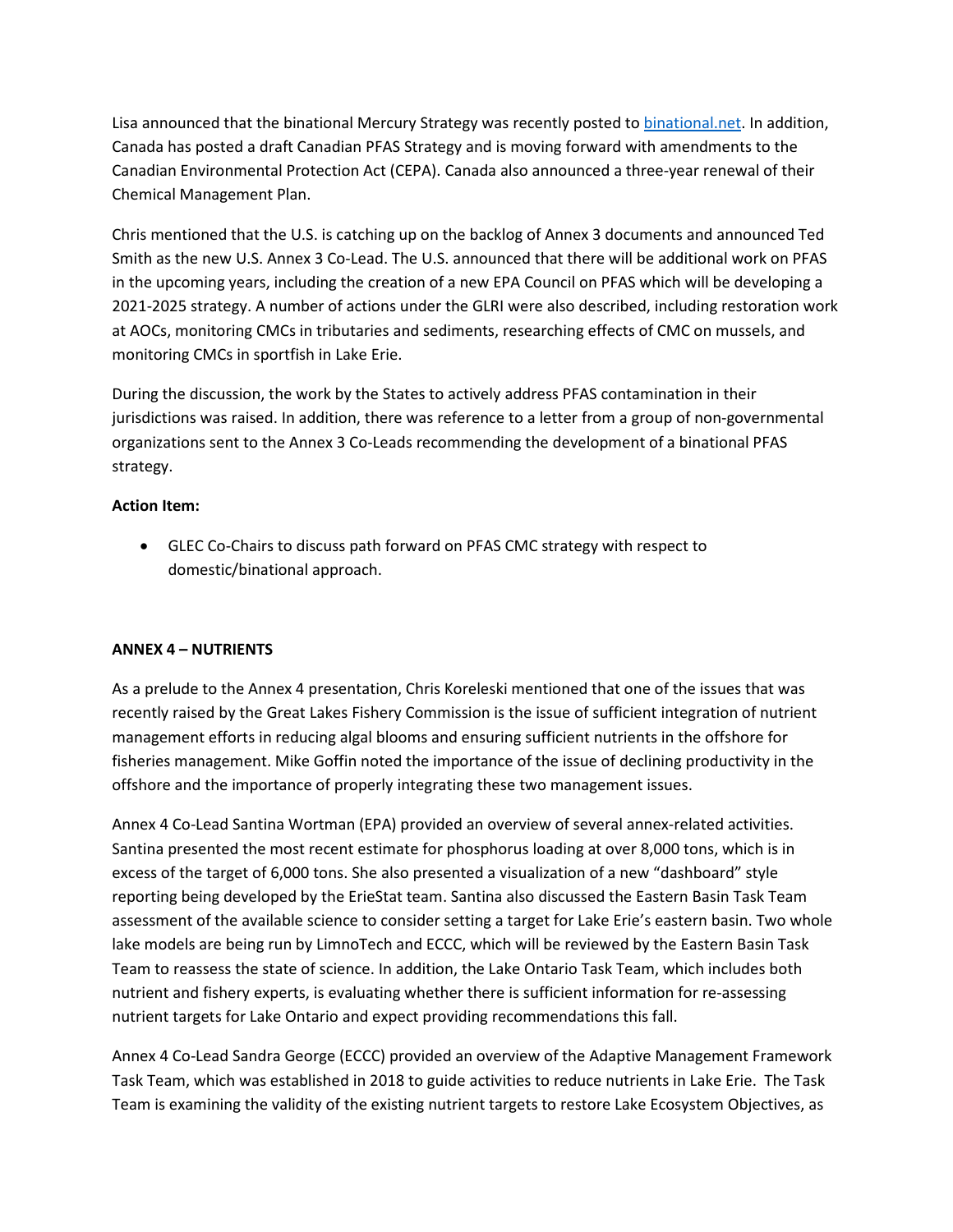well as the effectiveness of nutrient reduction activities. The Adaptive Management Framework is expected to be finalized soon.

In the discussion, it was noted that Cooperative Science and Monitoring Initiative activities are exploring the causes of the recent algal blooms in Lake Superior. In addition, Sandra George mentioned that more research is needed to find the causal conditions for microcyctin production in Lake Superior.

# **Action Items:**

- GLEC Co-Chairs to initiate discussions on steps to ensure appropriate integration of nutrient and productivity issues in the Great Lakes.
- Annex 4 Co-Leads and Subcommittee to review nutrient models and further assess state of science nutrient target setting for Lake Erie's Eastern Basin

# **ANNEX 5 – DISCHARGE FROM VESSELS**

Annex 5 Co-Lead Lorne Thomas (U.S. Coast Guard, USCG) reported that EPA is working on final Vessel Incidental Discharge Act rulemaking and currently reviewing the many comments received on the proposed rule. As part of the rulemaking, EPA sought additional feedback from the States. The rule is expected to be finalized by December 2021, but may be pushed to spring 2022. USCG is preparing for compliance and enforcement activities after the rule is finalized. USCG is also establishing the Great Lakes Center of Expertise for Oil Preparedness and Response. The Center will likely be located in Michigan.

Annex 5 Co-Lead Sharron Seko (Transport Canada) mentioned that Fisheries and Oceans Canada is studying the effectiveness of ballast water technology and is performing a national analysis of the risks of biofouling. On June 23 2021, Transport Canada published new ballast water regulations. These regulations will allow Canada to meet International Maritime Organization standards and reduce the spread of invasive species in the Great Lakes.

Guest speaker, Colin Henein (Transport Canada), then provided an overview of Canada's new ballast water regulations. During discussions, Colin mentioned that discussions with industry are ongoing in terms of the time and cost to get systems installed on vessels. He also clarified that small vessels are directed to minimize risks by exchange, uptaking ballast in areas without algal blooms, and can also use potable water for ballasting.

### **ANNEX 7 – HABITAT AND SPECIES**

Two guest speakers provided information on activities being undertaken in support of the Annex.

Wendy Leger (ECCC) presented on efforts underway by ECCC to model future Great Lakes climate and the resulting lake levels and wetland response. The project assesses the vulnerability of coastal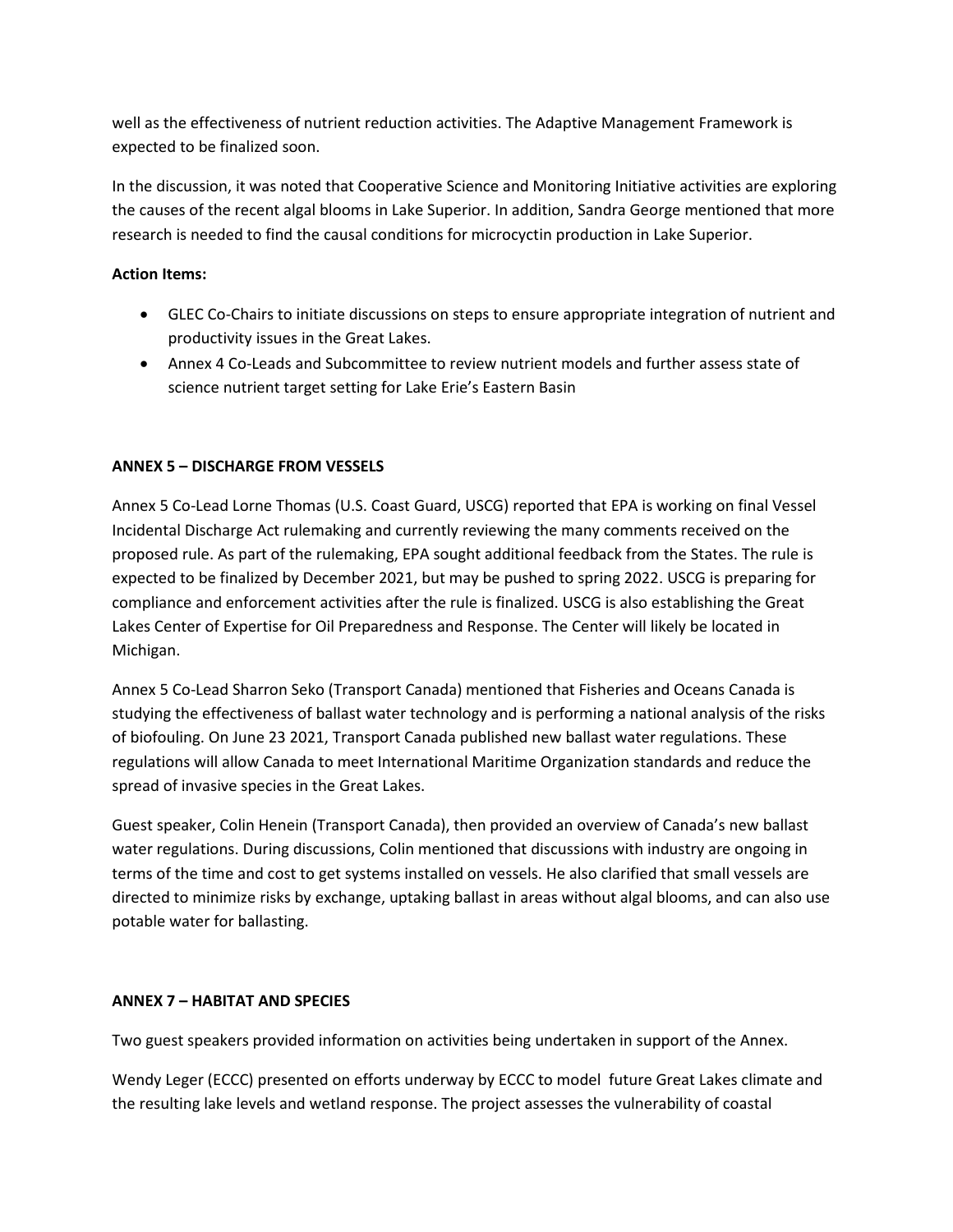wetlands, possible mitigation approaches, and includes coordination with local communities for taking local actions. The modelling work predicts that land surface air temperature is likely to increase by about 2.5 degrees Celcius (36.5 Fahrenheit) up to 5 to 7 degrees Celcius (41 to 44.6 degrees Fahrenheit) depending on the carbon dioxide emission scenario. Snowfall is expected to decrease, with more precipitation falling as rain. Changes in total precipitation increase in Superior. On the other Lakes, water levels are likely to become more variable, with higher-highs and lower-lows. Michigan-Huron will have the greatest variability. Overall, total precipitation is likely to increase over the next century. Expansion of phragmites is likely to increase under dry conditions and decrease during wet conditions (the spread of phragmites is the most notable concern identified, which would occur rapidly during low water levels). The next steps for the project will be to describe the overall vulnerability of Canadian wetlands and identify protective actions. A report summarizing the data and findings of the work is expected in March 2022.

Kristen Schmitt (Michigan Technological University) then presented on the coastal wetland adaptation menu. The menu is designed to identify actions that will help coastal ecosystems adapt to climate change. The activities include actions for both encouraging persistence (retaining key features of existing wetlands) as well as change (moving to a new condition).

#### **ANNEX 8 – GROUNDWATER**

Annex 8 Co-Leads Mohamed Mohamed (ECCC) and Howard Reeves (USGS) described progress toward updating the 2016 report on relevant and available groundwater science to be published in 2022. Much of the information and programs captured in the 2016 report are still relevant. The updates for the 2022 report will focus on key advances in the state of science and new and emerging issues. The groundwater-surface water interaction chapter will focus on agricultural nutrient interactions; the groundwater contaminants and ecosystem health chapter will include new information on PFAS and pesticides; a chapter on nutrients will summarize what is known about nitrogen and phosphorus movement through groundwater; a discussion of groundwater's impact on habitat and species, especially how groundwater inputs provides cold water refuges for aquatic organisms, will be included; a discussion of how green infrastructure inputs supports groundwater quality will be included; as well as, a discussion of how groundwater storage is likely to increase with increasing climate change-related precipitation, with the seasonality that may change due to less snow/freezing conditions. The report is currently going through technical review, which will be followed by agency review, translation , and a public comment period.

#### **ANNEX 9 – CLIMATE CHANGE IMPACTS**

Annex 9 Co-Leads Jennifer Day (NOAA) and Shaffina Kassam (ECCC) provided the followingupdates on activities over the past 6 months, including: the production of the 2020 Annual Climate Trends Summary, December 2020 Quarterly Trends Reports available on [www.binational.net;](http://www.binational.net/) engagement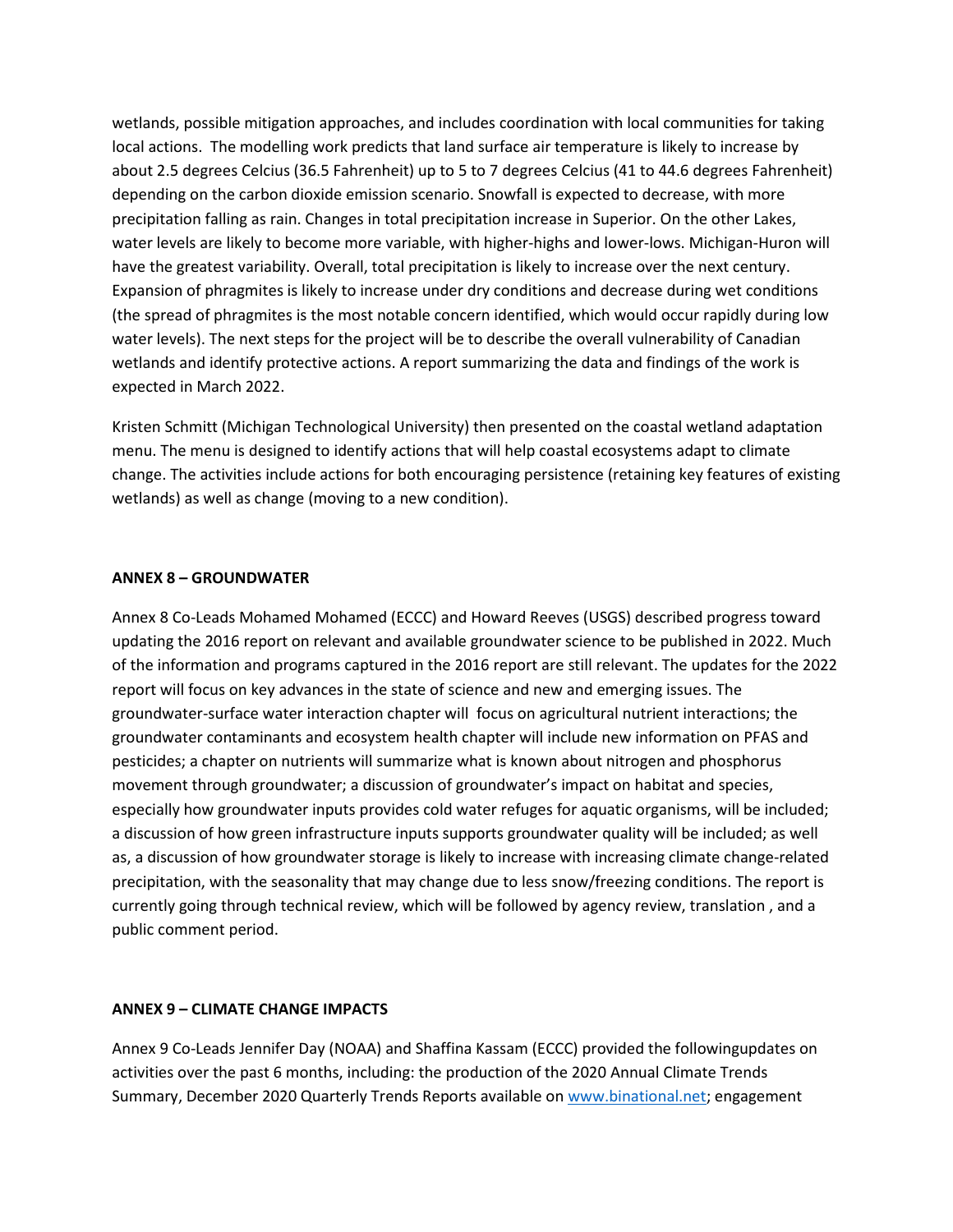activities with other annexes such as, participation in Annex 7's Wetlands Vulnerability Assessment and engaging with other annexes to coordinate future projects and addressing climate change knowledge gaps; a webinar series on climate change topics held quarterly; and a 2021 Great Lakes Climate Modeling Workshop held the week of March 22, 2021, partnering with GLISA, NOAA, ECCC, and Midwest Regional Climate Center (MRCC), focusing on physical climate modeling, bias correction, lake level impact modeling, and translating climate information.

The Annex 9 Co-Leads also described a Data Visualization Project working with the Ontario Climate Consortium and ECCC's Meteorological Service of Canada, an upcoming report titled Climate Change in the Great Lakes Basin, and previewed a draft climate change video intended as an educational tool and help with the general understanding of climate change within the Great Lakes Basin.

### **DISCUSSION RELATED TO ANNEX INFORMATION NOTES**

GLEC Co-Chair Chris Korleski introduced this session which allowed GLEC Members and Observers to ask Annex Co-Leads questions in relation to the information notes shared before the meeting.

Several GLEC members and observers expressed their concerns about sunsetting the Annex 2 Subcommittee. They indicated that the Subcommittee could be a forum for discussing multi-lake issues.

#### **Action Item:**

 GLEC Co-Chairs and Annex 2 Co-Leads to invite feedback on the key functions of the Annex 2 Subcommittee and path forward. The GLEC Co-Chairs to evaluate the proposal and comments received.

### **GLEC MEMBER UPDATES, COMMISSIONER COMMENTS, OBSERVER COMMENTS**

The following GLEC members provided updates:

- Mike Goffin (ECCC) provided updates regarding Budget 2021 (investments in protection of ecosystem health, habitat and Species at Risk; climate change adaptation; renewal of Canada's Chemicals Management Plan; continuation of the Canadian Ballast Water Program; and support to work with others towards developing a new Canada Water Agency. Mike discussed the significant engagement efforts, a discussion paper, and the release of a "What We Heard" report summarizing the comments from the engagement sessions, which will be used in support of determining the mandate, investment and structure of a new Canada Water Agency.
- Thomas Hoggarth (Fisheries and Oceans Canada) provided updates on the department's Great Lakes activities including the lamprey program, work related to Asian carp, and field work underway as Covid constraints ease up, as well as considering options for following U.S.' implementation of the name change from Asian carp.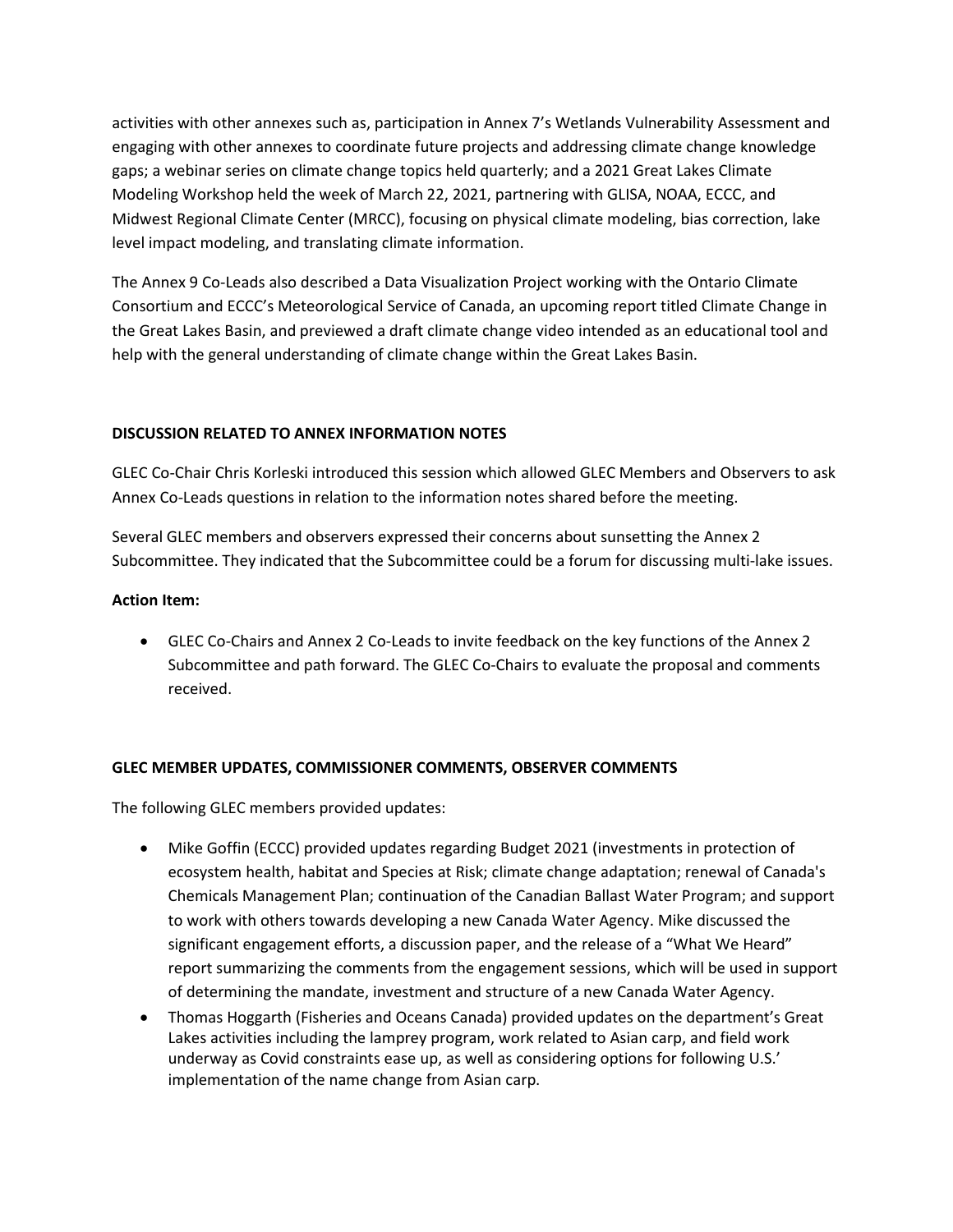- Ling Mark (Ontario Ministry of the Environment, Conservation and Parks) provided updates from the Ministry including signing with Canada the ninth Canada-Ontario Agreement on Great Lakes Water Quality and Ecosystem Health, as well as the new Minister of the Environment, Conservation and Parks, David Piccini. Ling also discussed Ontario's \$30 million over 5 years Wetlands Conservation Partner Program to enhance and protect wetlands; under the first year of the program Ducks Unlimited Canada is receiving \$6 million to restore and enhance about 60 wetlands focused around Lake Erie and Lake Ontario wetlands.
- Chris Korleski (EPA) spoke to the Great Lakes Restoration Initiative (GLRI) funding for Fiscal Year 2022, including the President's Budget of \$340 million (a \$10 million increase), as well as the House proposed GLRI funding of \$375 million, and waiting for debating at the Senate. Chris also spoke to the decision to move away from the term "Asian carp" to "invasive carp".
- Javier Laureano (EPA Region 2) provided updates on activities with respect to the Areas of Concern (AOCs) – all management actions have been completed for the Rochester Embayment AOC, which may begin formal delisting process as early of 2022; all management actions to be completed for Buffalo River AOC this year; no further management actions are required in Eighteenmile Creek AOC; continued to make progress with respect to sediment and habitat work in the Niagara River AOC; and continued to make progress at St Lawrence River AOC. Javier also discussed EPA Region 2's role and progress in the Lake Ontario Nutrient Objectives and Targets Task Team examining whether to revise the interim phosphorus targets and loading objective for Lake Ontario. Javier finally highlighted successes and outcomes from the State of the Lake Ontario Conference held in March 2021.
- James (Jim) McKane (Great Lakes Fishery Commission, GLFC) provided updates on GLFC funds supporting Grass carp control efforts (98 Grass carp removed from the Western Lake Erie Basin during 2020) and a study on the feasibility of a seasonal barrier to reduce effectiveness of Grass carp spawning in the Sandusky River, Ohio. Funding for 2021 is supporting additional personnel and equipment to remove Grass carp (to date 59 Grass carp have been removed primarily from the Sandusky River) and supporting additional engineering and design work for the seasonal barrier in the Sandusky River. Updates were also provided on Sea Lamprey Control efforts in 2020 and 2021 including traps, seasonal barriers, and lampricide treatments. Jim also noted the importance of fishery and water quality managers' collaboration in addressing declining offshore productivity. Finally, Jim provided an update on FishPass and a temporary halt due to a lawsuit.
- Erika Jensen (Great Lakes Commission, GLC) spoke to GLC efforts supporting Annex 4 through Blue Accounting ErieStat and efforts under Annex 6 and regional aquatic invasive species (AIS) early detection and response through Blue Accounting AIS issue, as well as efforts to enhance the Blue Accounting platform to better provide information to decision makers and how Blue Accounting could support efforts with respect to State of the Great Lakes and progress reporting. With respect to Annex 3, Erika mentioned the GLC committee developing a new resolution and updating policies and positions on addressing mercury contamination. She also spoke to work by the Invasive Mussel Collaborative that will be sharing outcomes of a research prioritization and site prioritization process.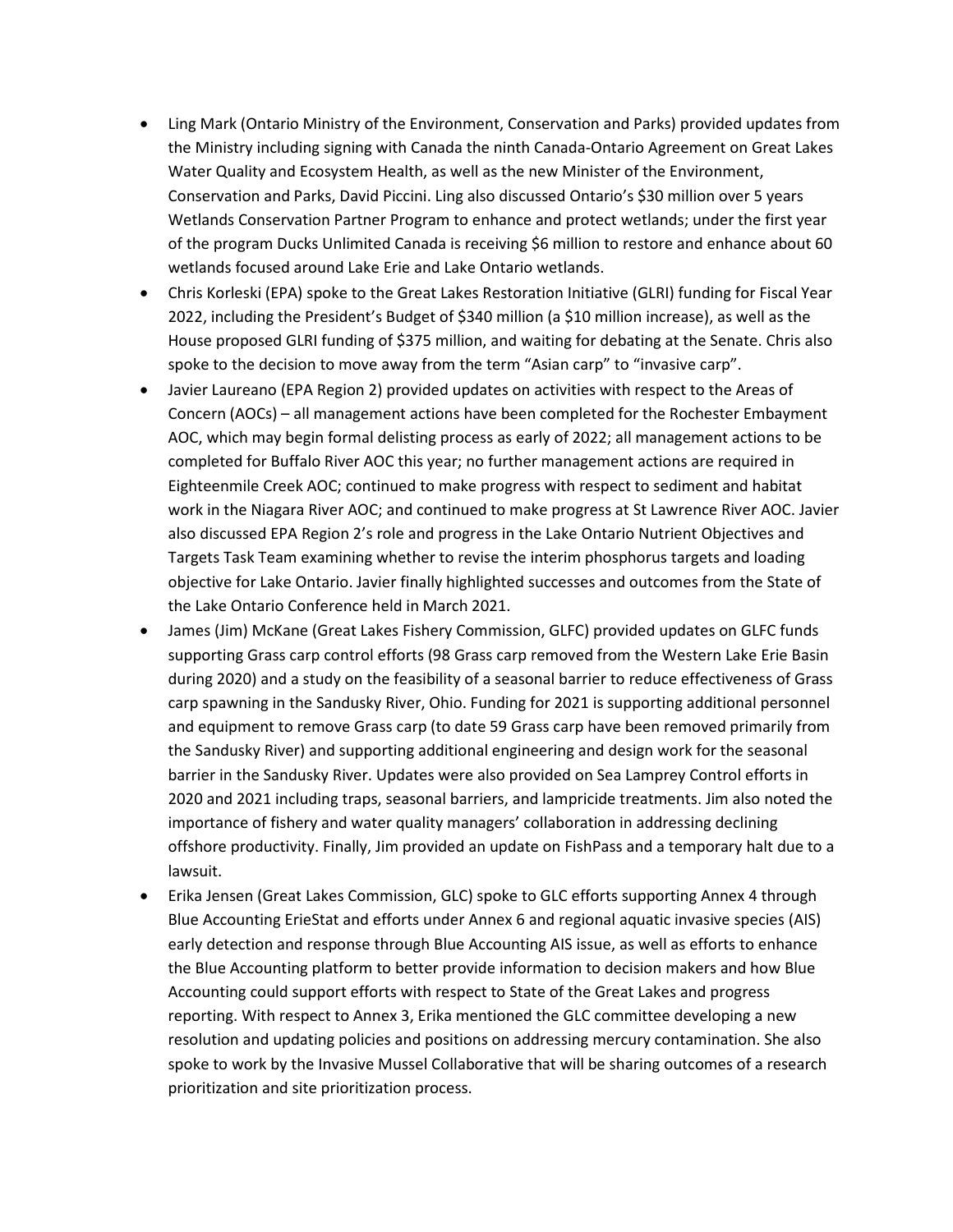- Jane Corwin (International Joint Commission) discussed the IJC report *[Understanding Declining](https://ijc.org/en/sab/understanding-declining-productivity-offshore-regions-great-lakes)  [Productivity in the Offshore Regions of the Great Lakes](https://ijc.org/en/sab/understanding-declining-productivity-offshore-regions-great-lakes)* and next steps to address the issues raised in the report. Jane also discussed other IJC Board work, including the Health Professionals Advisory Board's work detailing the feasibility of updating the 1909 report on microbial water quality study; the Water Quality Boards Great Lakes regional poll of public opinion; Science Advisory Board is developing a decadal science plan for the Great Lakes identifying science gaps and priorities over the next 10 years. Jane concluded highlighted the IJC's recommendations from their 2020 Triennial Assessment of Progress Report, as well as discussed IJC work with respect to Great Lakes water levels.
- Rupert Kindersley (Georgian Bay Association) spoke to a proposed large land-based aquaculture facility at Colpoy's Bay, Wiarton, Ontario, and Georgian Bay Association's interest in aquaculture operations.
- Michael Murray (National Wildlife Federation) spoke to the Toxics-Free Great Lakes Binational Network's letter on behalf of various non-governmental organizations calling for Parties to develop a joint binational strategy for PFAS. Michael also mentioned the Great Lakes Business Network's report regarding Lake Erie algal blooms, which includes some policy recommendations. In addition, he mentioned the Summit on Great Lakes Indicators held to get input from various stakeholders to improve the current State of the Great Lakes Indicators. Finally Michael commented on the importance of the 50<sup>th</sup> anniversary of the Great Lakes Water Quality Agreement.
- Scott Sowa (The Nature Conservancy) discussed a new report entitled *[Valuation of the Great](https://www.greatlakesvaluation.stratos-sts.com/)  [Lakes Fisheries and Aquatic Ecosystem Services](https://www.greatlakesvaluation.stratos-sts.com/)*. The report includes recommendations from a workshop evaluating Great Lakes fisheries and other ecosystem services that go beyond economic valuations such as the importance of social and cultural values; stronger interdisciplinary collaborations between economists, social scientists and ecologists and others to share ideas and better address the many research needs; need to more effectively communicate how the Great Lakes impact the people that live around the lakes.

# **DAY 2 MEETING WRAP UP AND CLOSING REMARKS**

GLEC Co-Chair Chris Korleski provided a summary of action items for the meeting:

- Secretariat to initiate drafting of 2022 Progress Report of the Parties with the Annex Co-Leads.
- Secretariat to invite GLEC Member and Observer participation in the 2022 Great Lakes Public Forum planning advisory committee.
- Annex 10 to hold State of the Great Lakes (SOGL) indicator webinars this fall as part of the SOGL Scientific Confirmation process, and GLEC Members to identify agency experts to participate.
- The GLEC Co-Chairs and Annex 2 Co-Leads to invite feedback on the key functions of the Annex 2 Subcommittee and path forward. [*note: a subsequent email to the GLEC distribution list asked for this input by August 31, 2021.*] The GLEC Co-Chairs to evaluate the proposal and comments received.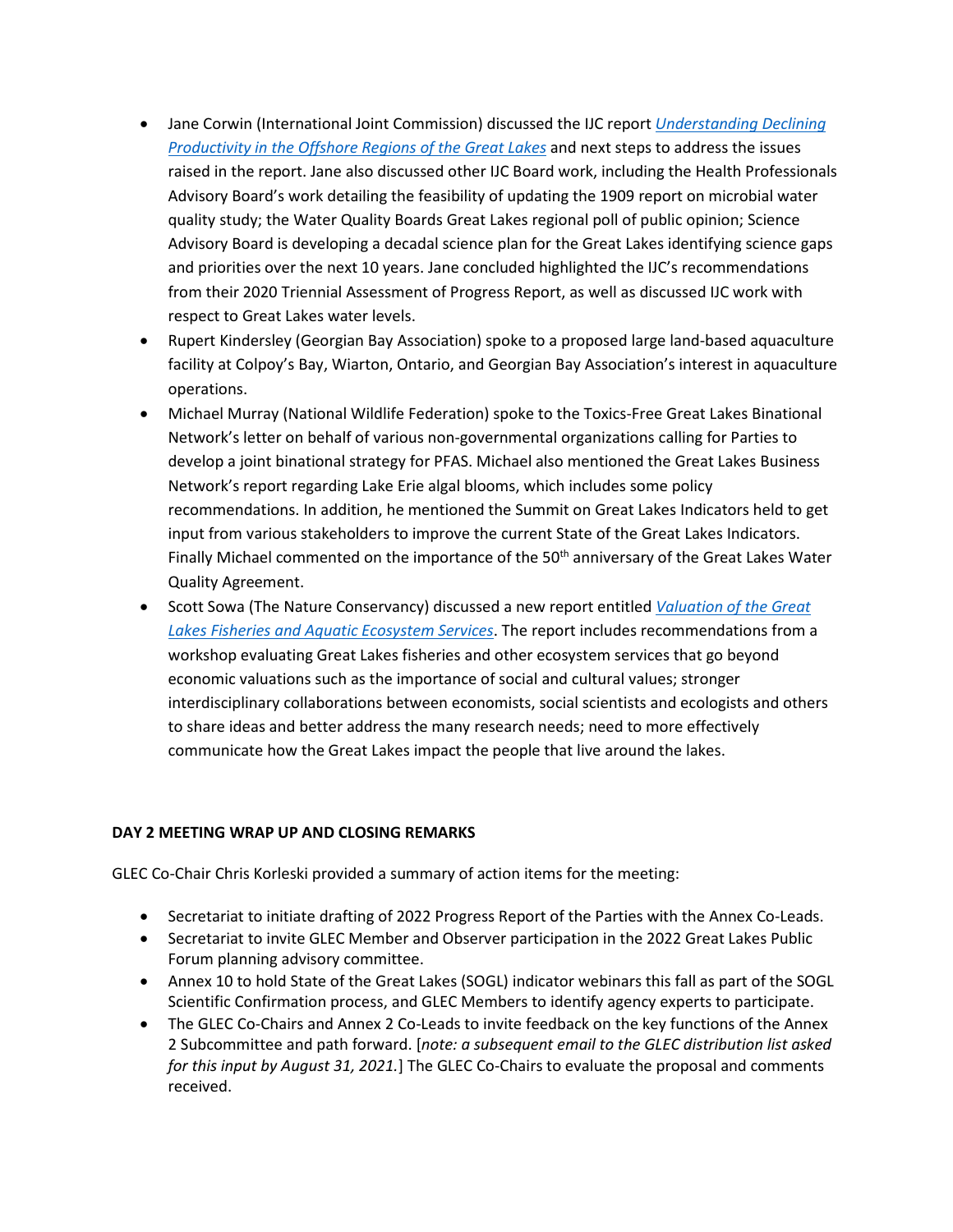- GLEC Co-Chairs to initiate discussions on steps to ensure appropriate integration of nutrient and productivity issues in the Great Lakes.
- Annex 4 Co-Leads to review nutrient models and further assess state of science nutrient target setting for Lake Erie's Eastern Basin.
- GLEC Co-Chairs to discuss path forward on PFAS Chemicals of Mutual Concern strategy with respect to domestic/binational approach.

GLEC Co-Chair Mike Goffin thanked all participants for their virtual attendance and proposed dates for the winter 2021 GLEC meeting, as December 1<sup>st</sup> to 2<sup>nd</sup> or December 7<sup>th</sup> to 8<sup>th</sup>. Members were requested to flag any potential conflicts to these proposed meeting dates *[Note: the next GLEC meeting was scheduled for December 1-2, 2021*].

The GLEC Co-Chairs adjourned the meeting.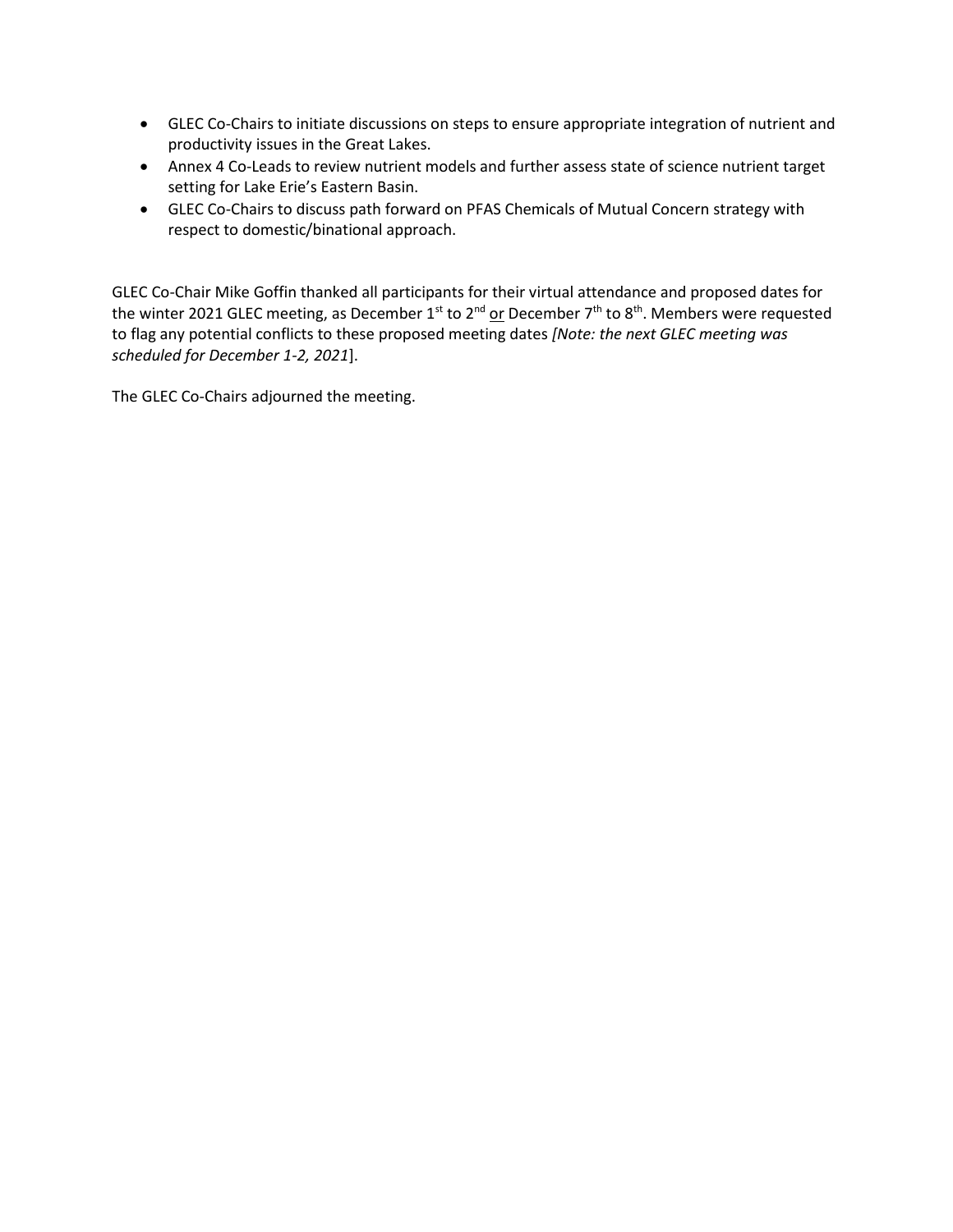# **REGISTERED U.S. GLEC MEETING PARTICIPANTS JUNE 29-30, 2021**

| Jane Corwin<br>1.            | <b>International Joint Commission</b>                       |
|------------------------------|-------------------------------------------------------------|
| Rob Sisson<br>2.             | International Joint Commission                              |
| <b>Victor Serveiss</b><br>3. | International Joint Commission                              |
| <b>Bob Lambe</b><br>4.       | Great Lakes Fishery Commission                              |
| Roger Knight<br>5.           | <b>Great Lakes Fishery Commission</b>                       |
| Erika Jensen<br>6.           | <b>Great Lakes Commission</b>                               |
| <b>Eric Brown</b><br>7.      | <b>Great Lakes Commission</b>                               |
| <b>Mary Setnicar</b><br>8.   | U.S. EPA Region 5                                           |
| Tiffani Kavalec<br>9.        | Ohio EPA                                                    |
| 10. Lynn Garty               | Ohio Lake Erie Commission                                   |
| 11. Linda Nguyen             | Red Cliff Band of Lake Superior Chippewa                    |
| 12. Christy McGillivray      | Sierra Club Michigan Chapter                                |
| 13. Deborah Lee              | <b>NOAA</b>                                                 |
| 14. Jennifer Day             | <b>NOAA</b>                                                 |
| 15. Hannah Arbuckle          | Great Lakes Indian Fish and Wildlife Commission             |
| 16. Jen Vanator              | Great Lakes Indian Fish and Wildlife Commission             |
| 17. Mic Isham                | Great Lakes Indian Fish and Wildlife Commission             |
| 18. Jim Williams             | Lac Vieux Desert Band of Lake Superior Chippewa Indians     |
| 19. Lisa Maybee              | Seneca Nation                                               |
| 20. James Clift              | Michigan Department of Environment, Great Lakes, and Energy |
| 21. Sonny Myers              | 1854 Treaty Authority                                       |
| 22. Carl Platz               | Army Corps of Engineers                                     |
| 23. Javier Laureano          | U.S. EPA Region 2                                           |
| 24. Jon Hortness             | U.S. Geological Survey                                      |
| 25. Scott Morlock            | U.S. Geological Survey                                      |
| 26. Bruno Pigott             | Indiana Department of Environmental Management              |
| 27. Bob Krska                | U.S. Fish and Wildlife Services                             |
| 28. Spencer McCormack        | Little Traverse Bay Bands of Odawa Indians                  |
| 29. Aaron Woldt              | U.S. Fish and Wildlife Services                             |
| 30. Marc Tuchman             | U.S. EPA Region 5                                           |
| 31. Beth Hinchey- Malloy     | U.S. EPA Region 5                                           |
| 32. Rick Hobrla              | Michigan Department of Environment, Great Lakes, and Energy |
| 33. Howard Reeves            | U.S. Geological Survey                                      |
| 34. Mike Weimer              | U.S. Fish and Wildlife Services                             |
| 35. Kristina Heinemann       | U.S. EPA Region 2                                           |
| 36. Tim Bruno                | Pennsylvania Department of Environmental Protection         |
| 37. Michael Murray           | <b>National Wildlife Federation</b>                         |
| 38. Lorne Thomas             | U.S. Coast Guard                                            |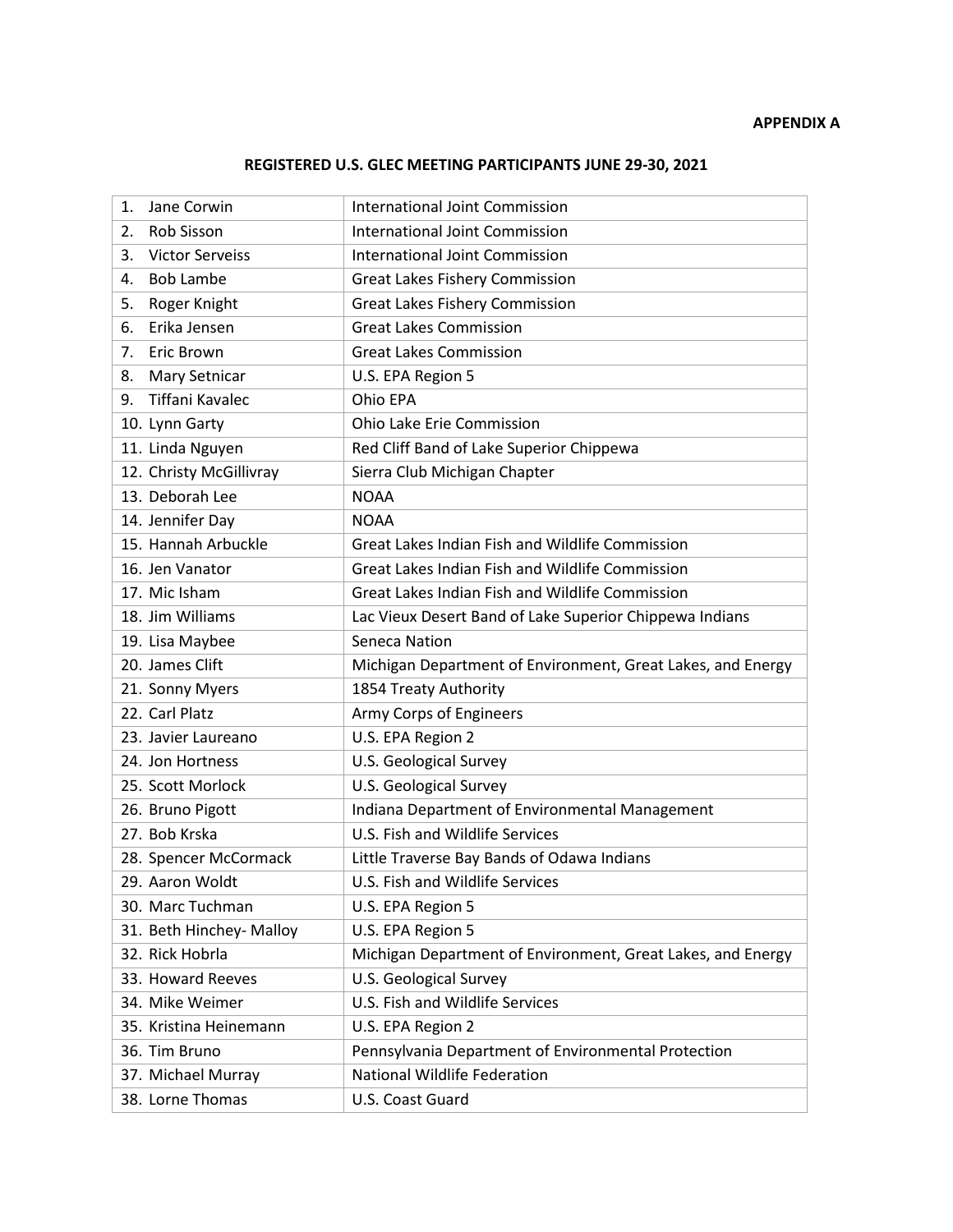| 39. Steve Galarneau | <b>Wisconsin Department of Natural Resources</b>  |
|---------------------|---------------------------------------------------|
| 40. Don Zelazny     | New York Department of Environmental Conservation |
| 41. Jim Lennen      | New York Department of Environmental Conservation |
| 42. Lance Yohe      | International Joint Commission                    |
| 43. Scott Sowa      | The Nature Conservancy                            |
|                     |                                                   |

#### **REGISTERED CANADIAN GLEC MEETING PARTICIPANTS JUNE 29-30, 2021**

| 44. Paul Allen            | <b>International Joint Commission</b>                       |
|---------------------------|-------------------------------------------------------------|
| 45. Antonette Arvai       | International Joint Commission                              |
| 46. Raj Bejankiwar        | International Joint Commission                              |
| 47. Pierre Beland         | <b>International Joint Commission</b>                       |
| 48. Shampa Chakraborty    | <b>Environment and Climate Change Canada</b>                |
| 49. Danielle Chesky       | Embassy of Canada                                           |
| 50. Matthew Child         | <b>International Joint Commission</b>                       |
| 51. Gavin Christie        | <b>Fisheries and Oceans Canada</b>                          |
| 52. Jewel Cunningham      | Parks Canada                                                |
| 53. Fe de Leon            | <b>Canadian Environmental Law Association</b>               |
| 54. Melissa DeYoung       | <b>Pollution Probe</b>                                      |
| 55. John Dungavell        | <b>Ontario Ministry of Natural Resources and Forestry</b>   |
| 56. Susan Evans           | Canadian Consulate General Chicago                          |
| 57. Elizabeth Everhardus  | Ontario Ministry of the Environment, Conservation and Parks |
| 58. Nancy Goucher         | University of Waterloo                                      |
| 59. Laura Gynane          | <b>Ontario Ministry of Natural Resources and Forestry</b>   |
| 60. Christopher Hendricks | Consulate General of Canada - Detroit                       |
| 61. Colin Henein          | <b>Transport Canada</b>                                     |
| 62. Thomas Hoggarth       | Department of Fisheries and Oceans Canada                   |
| 63. Susan Humphrey        | <b>Environment and Climate Change Canada</b>                |
| 64. Courtney Jackson      | Aamjiwnaang First Nation                                    |
| 65. John Jackson          | <b>Toxics Free Great Lakes Binational Network</b>           |
| 66. Jennifer Keyes        | <b>Ontario Ministry of Natural Resources and Forestry</b>   |
| 67. Rupert Kindersley     | <b>Georgian Bay Association</b>                             |
| 68. Sonya Kleywegt        | Ontario Ministry of the Environment, Conservation and Parks |
| 69. Gail Krantzberg       | <b>McMaster University</b>                                  |
| 70. Pamela Lamba          | Ontario Ministry of the Environment, Conservation and Parks |
| 71. Jessica MacKinnon     | Ontario Ministry of Agriculture, Food and Rural Affairs     |
| 72. Caryn MacLoghlin      | Métis Nation of Ontario                                     |